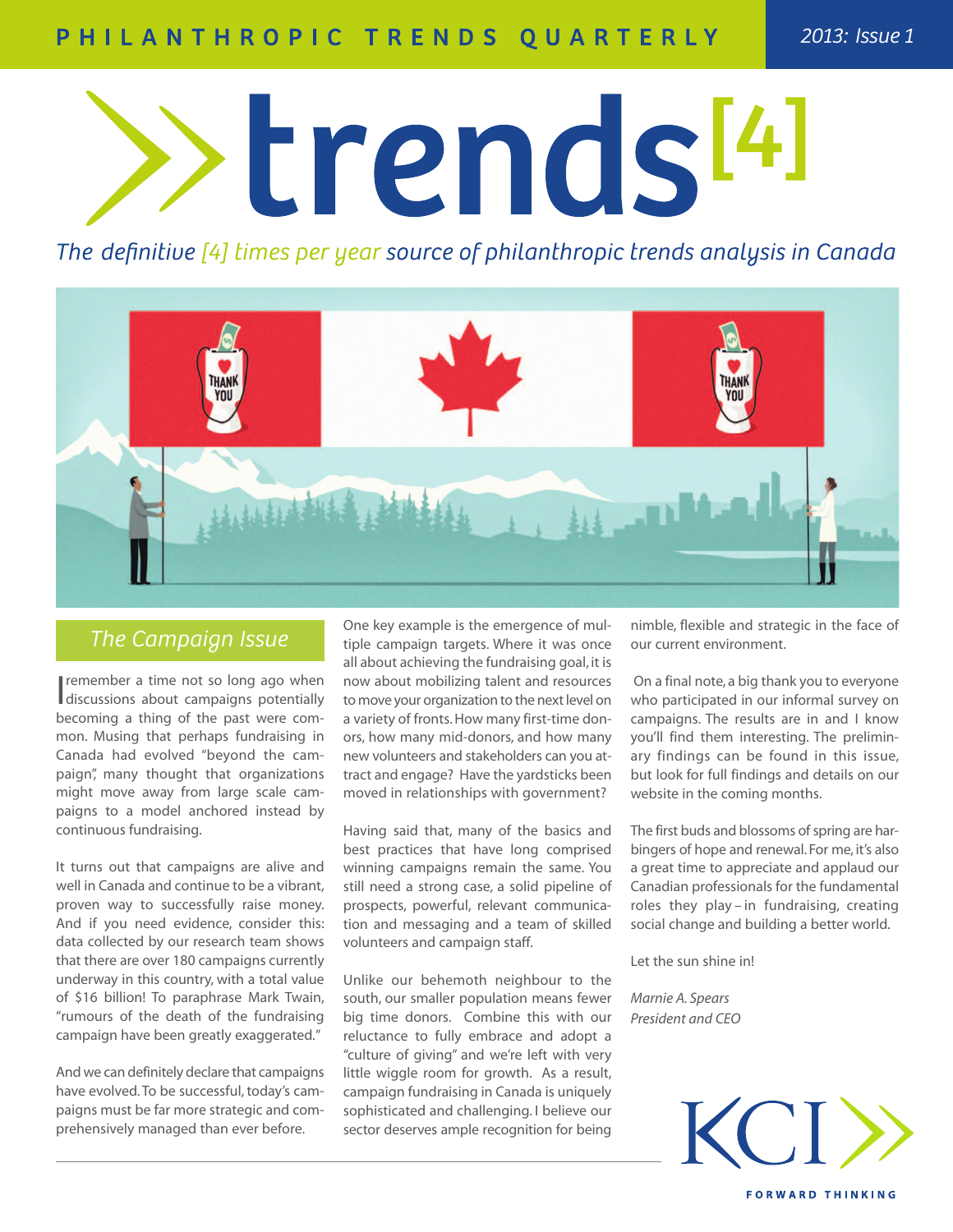

Whether it's a short six month cam-<br>W paign to raise funds for a specific project or a multi-year, multi-million dollar campaign to finance a list of priorities, campaign fundraising is unrivalled in its ability to gather the attention of donors and other stakeholders, mobilize volunteers and raise significant amounts of money.

To better understand the landscape of campaign fundraising in Canada today,we conducted an informal survey with organizations that are currently in or have recently completed a campaign. We discovered that many of the building blocks, long-held assumptions and fundamental campaign principles continue to be valid: volunteers are still involved, public launches are still popular; major gifts and individual giving continue to reign supreme.

But we also discovered some surprises.

According to respondents, the largest gift generally makes up less than 20% of the total campaign goal - traditional wisdom suggests a range closer to 30-40%. The most common pledge period continues to be 3-5 years, whereas current thinking was that it was longer (seven to 10 years) or none. And contrary to popular wisdom, capital still appears to be a popular investment opportunity among donors with 79% of respondents raising money for capital. (Full details of survey findings can be found on page 4.)

This survey, as well as our experience working with hundreds of clients has helped us identify the latest trends in campaign fundraising. One of our most important observations can be summed up by the old adage "if you fail to plan, you plan to fail"...

## **Successful planning = successful campaign**

While good planning has always been part of successful campaign fundraising, the depth, breadth and rigour behind campaign planning today has been taken to a whole new level. And one of the most noticeable changes relates to who needs to be involved in the planning process.

The whole organization, and the finance function in particular, now needs to be part of campaign planning. Over the last few years, philanthropic revenue is being relied upon more and more by organizations as a core source of revenue – as in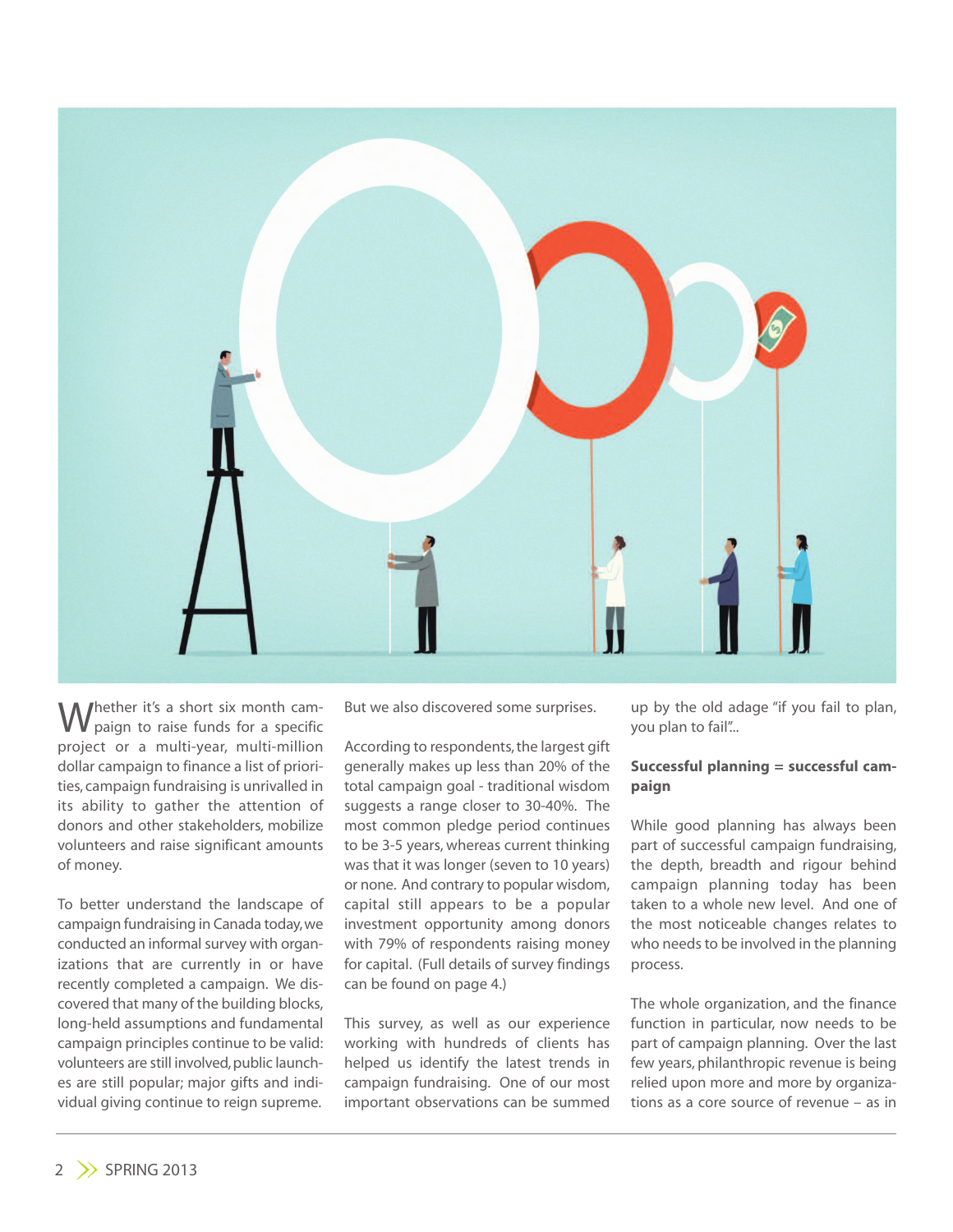"we can't operate without this money." While this has always been the case in certain sectors (for example, Arts and Culture), it's now becoming more prevalent across the board, particularly in health care and educational institutions.

This reliance on philanthropic revenue is putting a lot of pressure on the fundraising arm, be it a department or a foundation, as failing to reach revenue targets when predicted has a significant impact on cash flow...as well as the ability of the organization to move ahead with its plans. This shift means that fundraisers must be absolutely certain that both their campaign goals and timelines are achievable. It also means that fundraisers need to involve their organization's finance function in every step of campaign planning, budgeting and forecasting.

One other major change to campaign planning is how much more time is being devoted to it. Organizations now spend months or, in the case of large and complex organizations, even years in the campaign planning phase.

CKUA, a community radio station in Edmonton, is currently in the early implementation stage of a \$20 million campaign to raise funds for a variety of priorities. Although CKUA has a long history of annual fundraising, this is the station's first major capital campaign. Katrina Ingram, CKUA Radio Network's Chief Operating Officer, is struck by the incred-

While<br>has c<br>succe<br>fund<br>brea na ng<br>plan<br>aken<br>J *While good planning has always been part of successful campaign fundraising, the depth, breadth and rigour behind campaign planning today has been taken to a whole new level.*

ible amount of planning that was required before they were ready "to go out and start asking."

"The analogy of comparing the campaign to a marathon is so true," says Ingram. "The patience and preparation that has been needed to put us on the right path reminds me of what it takes to prepare to run a successful marathon. You don't just go out and run a marathon – it requires months and months of training to be ready for the race. All that preparation ensures that the run is a success, something that we also believe will be true when it comes to our campaign."

In addition to a longer timeline, the elements of campaign planning have also changed. Planning for a campaign is no longer just about conducting a "feasibility study" – talking to a relatively small number of stakeholders to ask for their thoughts and opinions about things like the case for support, potential volunteers

and whether they would be willing to make a gift. While still valid for some smaller organizations or for campaigns related to a specific project, in the case of many larger, more mature organizations a feasibility study simply isn't enough anymore.

Successful planning now involves four activities that fall into two categories. The first category isthe **Internal Outlook**, which includes an internal assessment of the organization's capacity: (do we have the people, processes, and systems to successfully execute a campaign), an analysis of the prospect pipeline (do we have the right number and the right type of prospects to successfully reach our goal) and an assessment of the case for support. The second isthe **External Outlook**,which involves market research and consultation. Along with stakeholder consultation, this category includes activities like assessing the external environment for opportunities and gauging what the market will bear to determine how much money the organization can reasonably raise.

One organization that has adopted this very rigourous approach to planning isthe Alberta Cancer Foundation, an organization in the early stages of a \$200 million campaign that will raise funds to build a new cancer facility in Calgary. Undertaking all the elements described above, they have brought an incredible amount of discipline to their planning process. "In considering how best to prepare for this campaign, we realized that we needed to

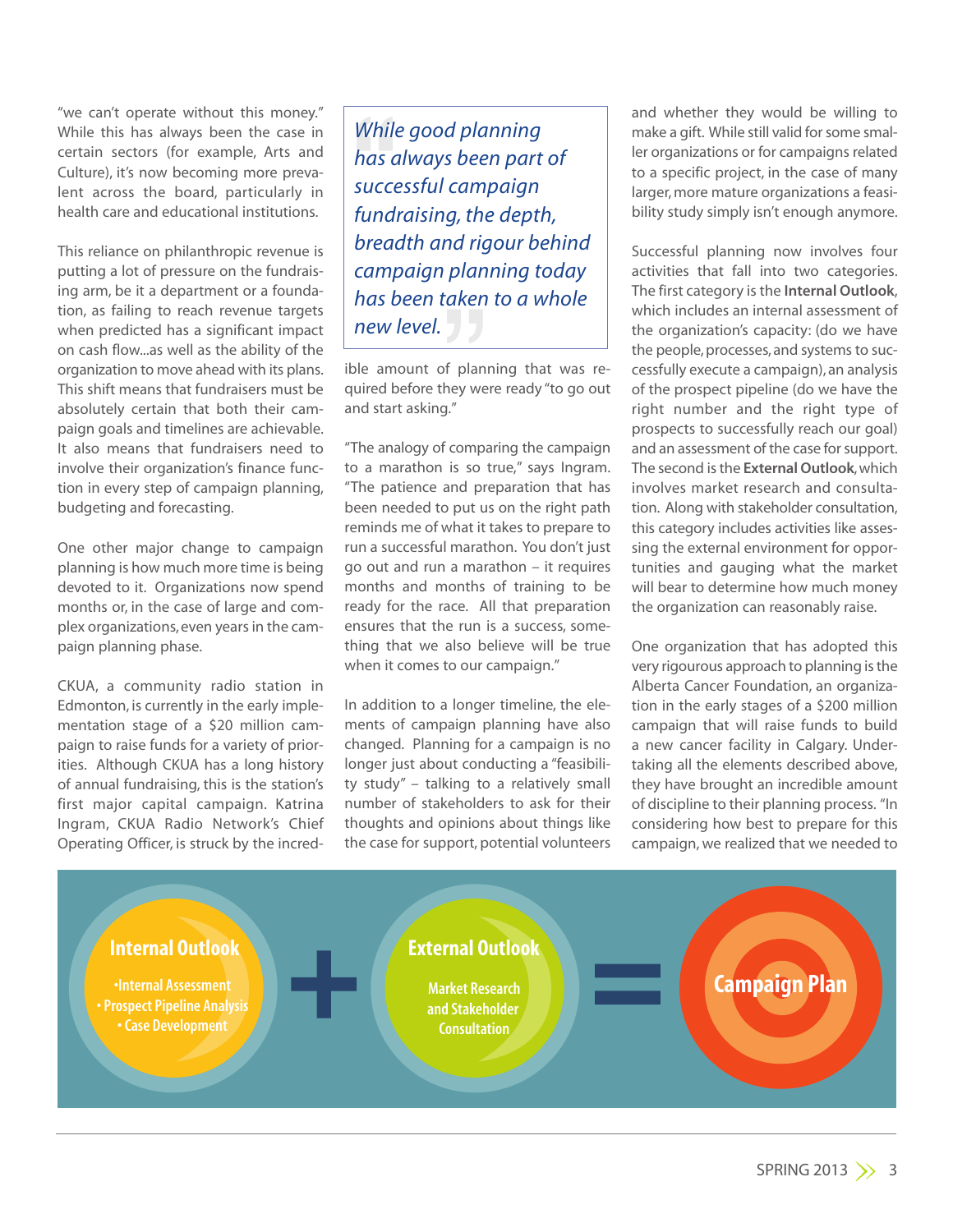undertake three key activities,"says Myka Osinchuk,the Alberta Cancer Foundation's CEO. "We decided to look inside our database to see what degree of opportunity existed within our current community. We also identified that we needed to do an internal assessment to see if we had the capacity to successfully conduct the campaign. And finally, we knew we wanted to consult with the community at large through a comprehensive external consultation process."

Osinchuk sees value in this exercise that goes well beyond preparing for the campaign, viewing it as a development opportunity for the organization. "In many ways, the campaign isn't the end game," she says. "While undertaking these activities in the context of planning for our campaign, the outcomes have relevance to us much more broadly. By identifying our opportunities for growth as well as the gaps and challenges that are currently holding us back, this work will help to move our organization forward, campaign or no campaign."

One other positive by-product of this rigorous planning is that it helped establish the Alberta Cancer Foundation's credibility in the eyes of prospective donors, volunteers as well the Government of Alberta, the other key project funder. "Being able to take the results of this planning and say 'This is what we know, this is where we are and here's what we're going to address' has gone a long way in satisfying the Government, prospective donors and other key stakeholders that the Alberta Cancer Foundation is a partner worth having on this project."

## **Consult, consult, consult**

Consultation has always been part of the planning process, but based on what we're seeing today with organizations like the Alberta Cancer Foundation and others, the current best practice in precampaign consul- (continued on page 6)

## *Findings from campaign survey*

There are an overwhelming number of options when considering your campaign strategy. Should the campaign be comprehensive? How will volunteers be recruited? What should be expected in terms of the lead gift?

To help answer these questions, KCI called on clients and friends from coast to coast and asked them to tell us about their campaigns through an informal survey. Our goal is to help expand the sector's understanding of trends in campaign execution, tactics that work and who is giving to campaigns. We received responses from every region, sector and size of campaign. Our survey learnings won't likely answer all of your questions, but we hope that these initial findings provide you with some food for thought.

#### **The respondents**

The survey received 94 responses from organizations across all regions and sectors. The bulk of responses came from Ontario (43%), but we also heard from every region in Canada as well as some organizations that operate nationally and/or internationally.

We also heard from organizations across a variety of sectors. Hospital foundations and educational institutions were the biggest group of respondents, but we also received responses from Arts and Culture, Health, Social Service, Environmental and International Aid organizations.

### **Types of campaigns**

Capital continues to be the most prevalent campaign priority, with 79% of respondents indicating their campaigns were supporting a capital project. However, many organizations are executing campaigns with multiple funding priorities. 54% of those that were raising money for capital were simultaneously raising money for at least one other campaign priority. The most popular of the secondary priorities was Endowment funding.

Comprehensive campaigns (where all revenue streams are diverted to the overall outcome of the campaign) were only slightly more prevalent (56%) than non-comprehensive campaigns. However, this figure rises dramatically with the size of the campaign, with 89% of campaigns with goals over \$100 million being comprehensive.

#### **Source of giving**

Survey results show some interesting findings that speak to the overall ratio of individual versus corporate donations, but also to variances in the ratio dependent on region. From Canada Revenue Agency data, we know that roughly 80% of tax receipted donations come from individuals. Interestingly, that figure decreases slightly when it comes to campaign revenue. Individual gifts remain the most significant source of revenue at 58% of campaign revenues,while corporate gifts represent 27%. These figures are consistent across most regions in Canada excluding Quebec, where respondents indicated 50% of revenues come from corporate donors. Other exceptions are organizations in Atlantic Canada and organizations with international mandates, both of which indicated less than 20% of campaign revenues from corporations.

Three to five years is the most common pledge payment period, with just over 90% of respondents choosing this category. In addition, pledge default rates are very low, with 79% of respondents indicating that the default rate on campaign pledges was 2% or less.

#### **Fundraising programs**

We also asked respondents to indicate the source of campaign revenues by gift program (e.g. Major Gifts, Planned Gifts etc.). Although each organization has its own definition of a major gift, what is consistent across all sectors is the central role that this program plays in a campaign's success. Respondents indicated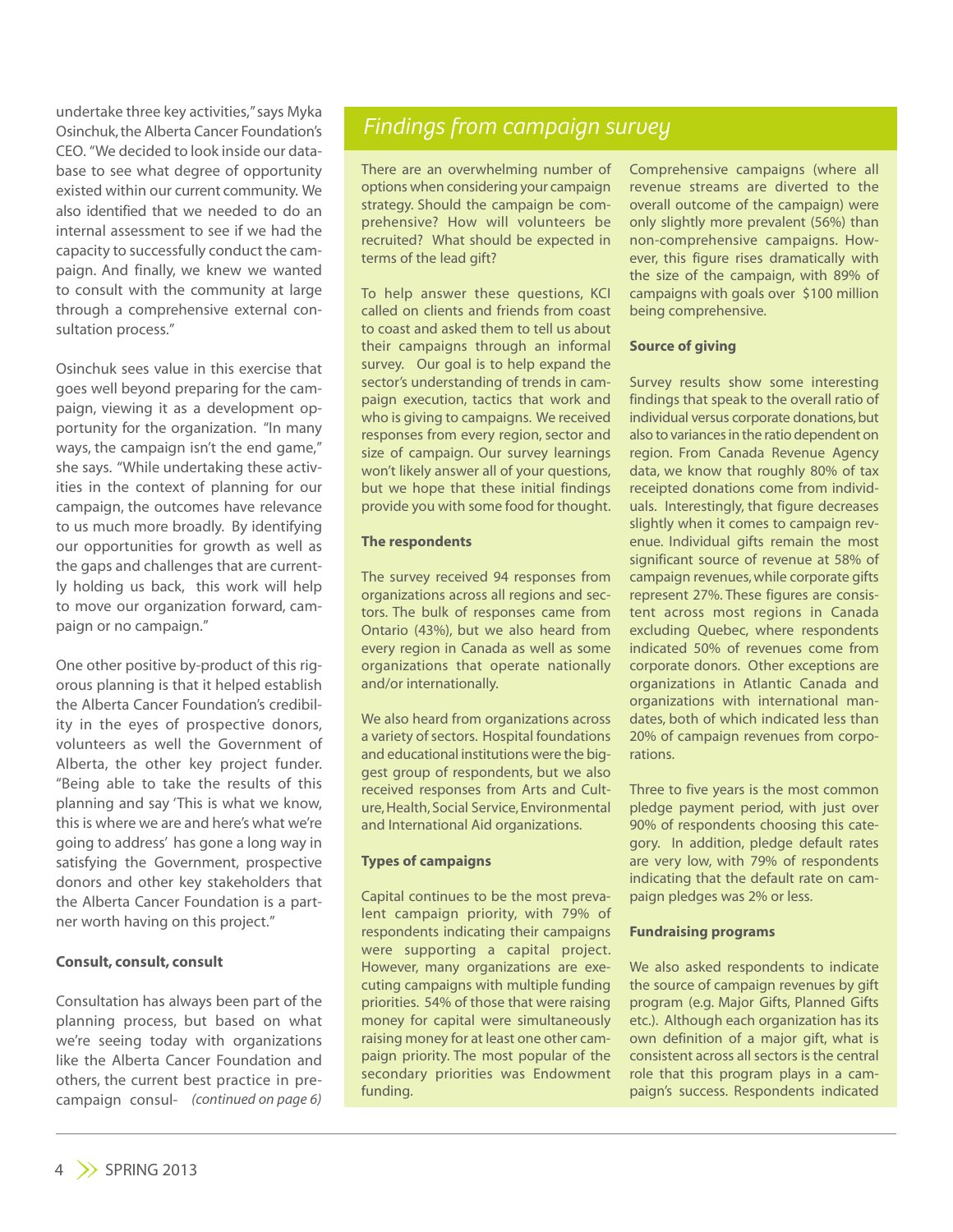

that 65% of all campaign revenues were from major gifts. The second largest program as a percentage of revenues is midlevel gifts, with an average of 17% across the country. Of all of the gift programs, planned giving revenues were the most consistent across all regions, representing 3% to 5% of all campaign revenues. Social media continues to be an insignificant source of revenue, with only three respondents indicating that any revenues had been raised through these vehicles.

The expected size of the lead gift to a campaign often plays an important role in campaign planning, especially when it comes to naming opportunities. And, it turns out the lead gift isn't as big as we thought. Interestingly, 23% of respondents indicated that the lead gift represented 9% or less of the overall goal,while 35% indicated between 10% and 19%. Only 31% stated a lead gift over 20% of the overall goal; the majority of those were in the 20% to 29% range.

The importance of stewardship was evident through the survey results when examining the rate of repeat donors for organizations that have run multiple campaigns; on average, 40% of campaign donors had also supported a previous campaign.

## **Volunteer involvement**

The average size of the campaign cabinet was between 6 and 10 volunteers; 81% of respondents said that the tried-and-true campaign cabinet was used as a volunteer committee. Major gifts (39%) and family campaign committees (28%) were the next two most popular committees for campaign volunteers. Despite the availability of virtual conferencing technology, face-to-face meetings remain the tactic of choice for 86% of respondents. Only 8% of respondents indicated that their cabinet or committees did not meet at all, either in person or virtually.

Although our survey told us that volunteers play multiple roles in campaign execution, the majority of organizations are engaging volunteers in three main areas: prospect identification, opening doors with prospects and gift solicitation.

The survey also confirmed that staff is playing a bigger role in cultivation and solicitation: 57% of major gifts were primarily cultivated, solicited and closed by staff. In terms of the volume of calls made by volunteers, 55% said that volunteers solicited five or fewer gifts annually. Only 9% indicated that volunteers solicited more than 15 donations per year.

#### **Public launches and recognition**

It stands to reason that the larger the goal, the more awareness you need to raise about the campaign. Therefore, it's not a surprise that the decision to hold a public launch directly corresponds to the size of the campaign; 93% of campaigns with goals over \$100 million held a public launch,while only 50% of campaigns with a goal of \$1 million or less did, or plan to. On average, organizations had reached 55% of their total campaign goal before proceeding with a public launch.

Donor walls continue to be a popular

means for recognizing donors, with 76 % of respondents who answered the question responding positively to the use of a donor wall. Recognition of cumulative giving on the donor wall is becoming more popular with 50% recognizing donors in this way. Cumulative giving recognition is most popular in the Arts and Culture, Hospital Foundation, Environment and Education sectors, while less so in the other sectors surveyed.

While 100% of respondents from the Arts and Culture and Environmental sectors said they have instituted time limits on their naming opportunities,for the majority of respondents, naming in perpetuity remains the most popular choice. The exception was the Hospital sector, where respondents were split equally between naming with a time limit or in perpetuity. Of those offering time limited opportunities,95% stated that the predominant factor in the length of a naming opportunity was donation size,while only 32% indicated that the type of donor (individual versus corporate) was a deciding factor.

#### **Campaign costs and staff**

In terms of campaign costs, 37% of respondents indicated that the cost of the campaign (relative to the financial goal) was between 5% and 10%.Only 13% indicated that costs were higher than 20% of the overall goal.

The number of staff added to execute a campaign directly relates to the size of the campaign, but the majority of respondents (55%) reported adding between 1 and 3 staff to implement the campaign.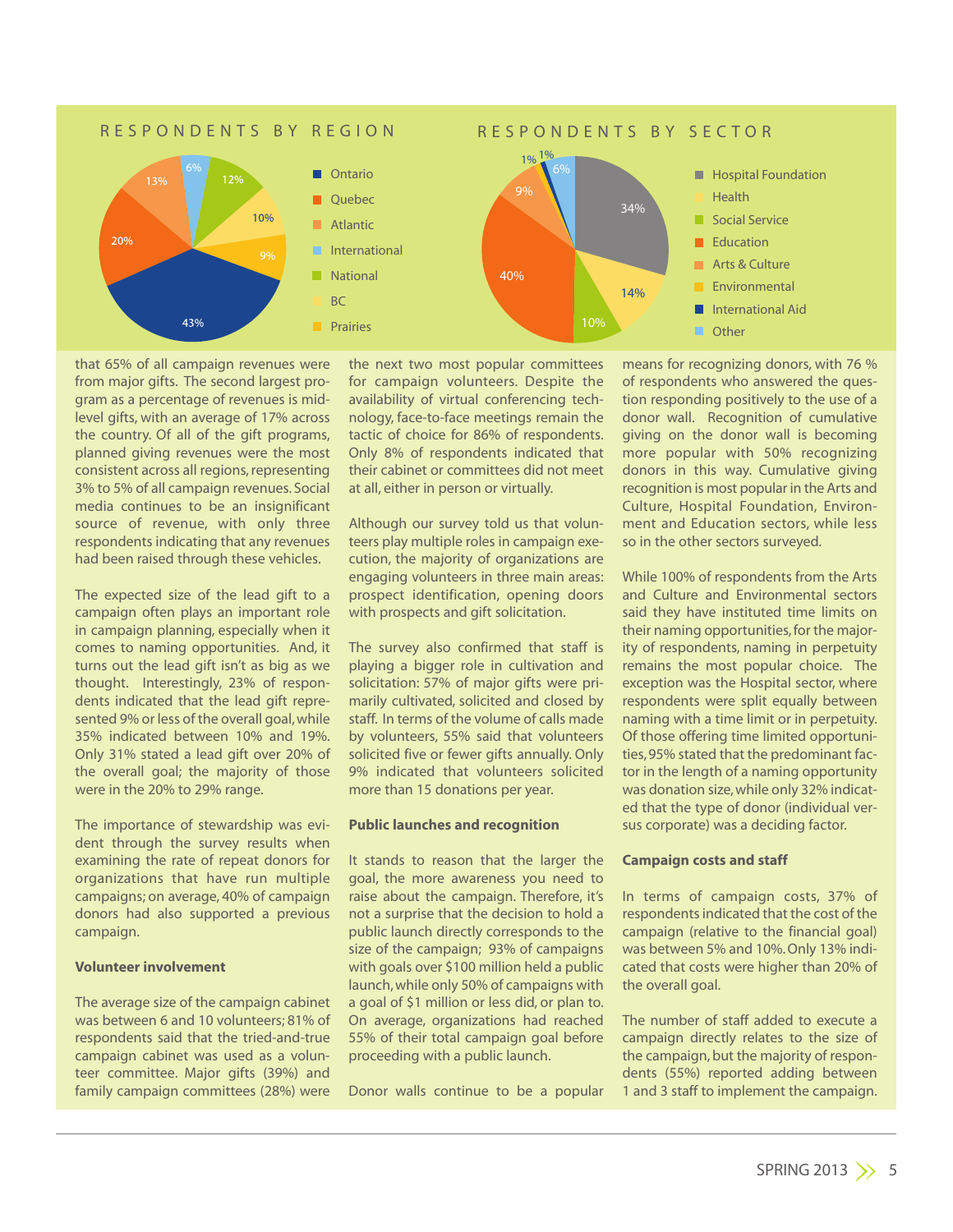tation involves significantly more depth and breadth than"what we used to do".

In the case of the Alberta Cancer Foundation's, Osinchuk is again thinking "beyond the campaign" in how the organization is approaching its external consultations. "We see the opportunity for us to get to know our prospective donors better as the true value of the precampaign consultation process," says Osinchuk. And key to achieving that outcome is to have a member of the ACF staff participate in all the consultations. "These meetings have been wonderful opportunities for us to learn about our community, our donors and their attitudes toward our organization." While having organizational staff as part of the consultations is an emerging trend, it's important to consider each case specifically as there may be instances when it is more appropriate to have the conversation conducted by an individual from outside the organization.

Another shift in the consultation phase of campaign planning is that successful organizations are taking the time to really consult with stakeholders as they contemplate undertaking a major fundraising campaign. And we mean really consult. Almost like the market research undertaken before developing a product, these consultations are hitting a broad group of stakeholders using a variety of tools to begin to plant the seed of the organization's vision, test receptivity and to genuinely and authentically get input and feedback.

Take the example of Simon Fraser University (SFU) in Vancouver, an organization that is currently in the planning stages of its next fundraising campaign. Cathy Daminato, SFU's Vice President Advancement and Alumni Engagement, shares that the university has undertaken almost 18 months of consultations. In that time, SFU consulted every one of its key stakeholder groups - faculty, alumni, students, municipal and provincial govWe set<br>us to<br>pecti<br>true y *paign consultation prosective donors better as the true value of the pre-campaign consultation process We see the opportunity for us to get to know our prospective donors better as the true value of the pre-cam-*

ernments, donors and other community groups with an interest in or connection to the institution. And it employed a variety of techniques to reach those groups, including town hall meetings, one-on-one conversations and social media,to ensure that these groups had a variety of mechanisms by which to engage in the process.

"We used this process for our President to begin sharing his vision for our institution and to start developing our cam-

paign messaging," says Daminato. "We see these consultations as not only a feedback tool to help us create a sound case and campaign strategy, but also as a meaningful way to begin to identify and cultivate prospective donors and campaign volunteers."

And this investment in time appears to be paying off, if the success of SFU's volunteer recruitment activities is any indication. Many organizations report increasing difficulty attracting volunteers to be involved with their campaigns. Judging from SFU's experience, it appears that an extensive consultation process may be the solution."We had heard about the trend of having a hard time recruiting volunteers, so it was a bit of a concern," says Daminato. "But as it turns out, that's been the opposite *(continued on page 8)*

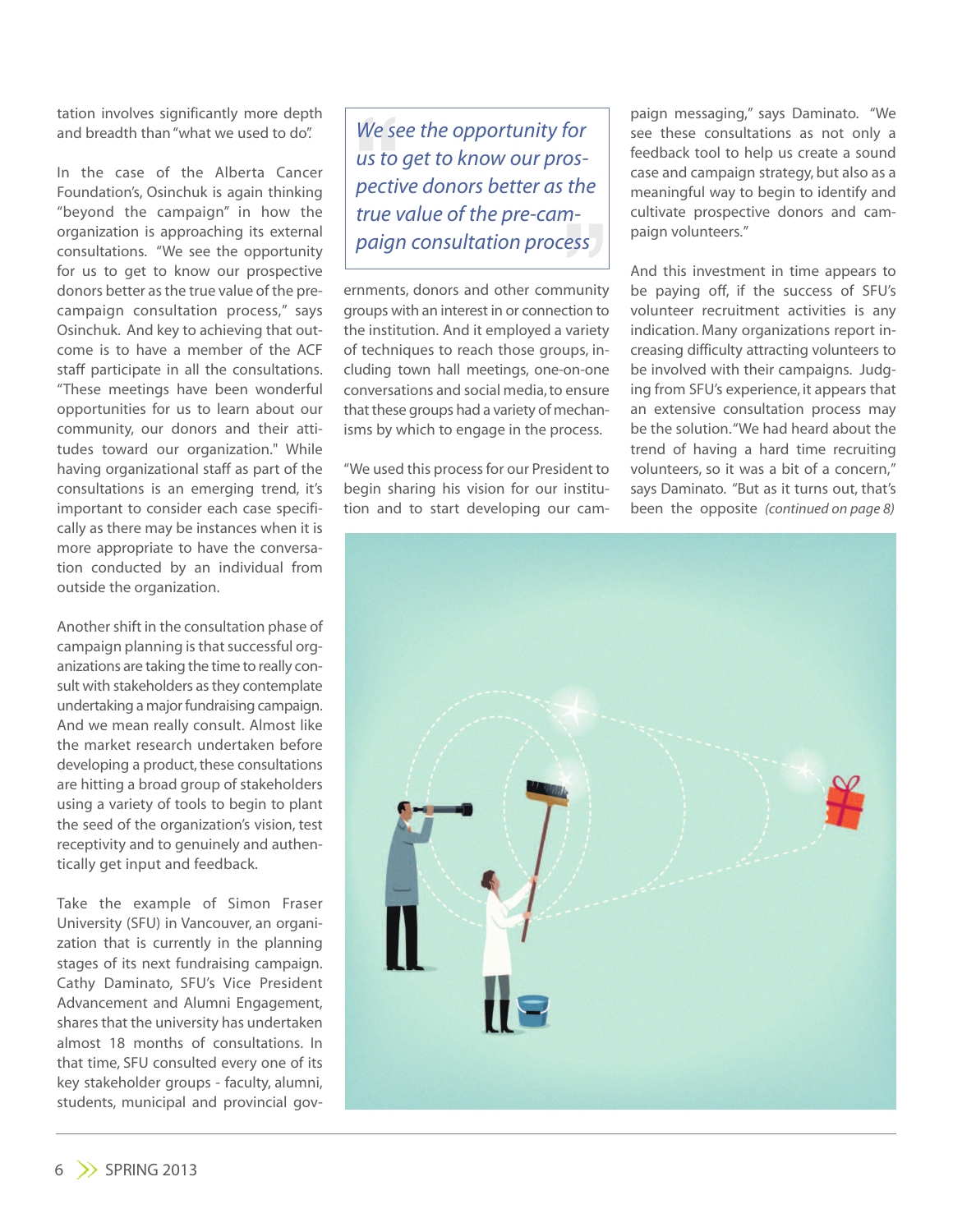# *The view from donors*

As with anything related to fundraising, keeping the donor top of mind is key to successful campaign planning and execution.

KCI works with numerous clients who are in the planning stages of their campaign. A key component during this phase is

"market research", which typically includes consulting with top prospective donors. We therefore have the unique and very special opportunity to have one-on-one conversations with hundreds of major gift donors on an annual basis. These consultations offer us an invaluable window into their minds and motivations related to philanthropy as well as their attitudes toward campaigns.

Here is a summary of some of the most common themes we've heard from these consultations along with some important elements to keep in mind when planning your campaign strategy:

| <b>Theme</b>                                                                                            | <b>What this means</b>                                                                                                                                                                                                                                                                                                                                                | <b>What this means for you</b>                                                                                                                                                                                                                                                                                                                                                                                       |
|---------------------------------------------------------------------------------------------------------|-----------------------------------------------------------------------------------------------------------------------------------------------------------------------------------------------------------------------------------------------------------------------------------------------------------------------------------------------------------------------|----------------------------------------------------------------------------------------------------------------------------------------------------------------------------------------------------------------------------------------------------------------------------------------------------------------------------------------------------------------------------------------------------------------------|
| "Tell me the vision."                                                                                   | Increasingly, buying into and being inspired by the vision is<br>becoming the critical motivation for major giving $-$ even<br>more important than who does the asking or how the gift<br>will be recognized. Igniting interest in and enthusiasm for<br>the vision is rapidly becoming the number one factor in suc-<br>cessfully attracting major gifts.            | First and foremost, it means the vision for the organization and/or<br>project needs to be defined and articulated. It must also be clear<br>and compelling. It also means that whoever is cultivating and<br>soliciting the donor must be capable of bringing that vision to life,<br>something that often requires the involvement of senior leadership.                                                           |
| "Why is this relevant?<br><b>Why should I care?"</b>                                                    | Perhaps as a result of increasing competition or perhaps<br>driven by a more proactive approach to their philanthropy,<br>we are finding that major donors are starting to classify<br>projects and their decisions to support them along the lines<br>of "must have" vs. "nice to have".                                                                             | When positioning your organization, developing fundraising prior-<br>ities and/or crafting your case, push to answer the tough questions:<br>Why do we matter? How do we make a difference in our society?<br>What difference will the project make? It also means taking a good<br>hard look at who will consider your organization and projects "must<br>have". Be realistic about the size of your prospect pool. |
| "Show me how you're<br>going to deliver."                                                               | Bigger campaigns mean bigger gift requests. And bigger<br>gift requests mean demands from donors for more detailed<br>information about the project. It is now increasingly com-<br>mon for prospective donors to request full business and<br>operating plans as part of the proposal.                                                                               | It used to be enough for your case to answer the questions: Why?<br>What? and So What? Now the case also has to answer: How?<br>Organizations need to consider this level of detail when develop-<br>ing their campaign case and the projects they seek to fund.                                                                                                                                                     |
| "It's not about having my<br>name in lights. I want to<br>know that my gift will<br>make a difference." | This is yet further confirmation that while recognition is<br>important, it's not the primary motivator for the vast major-<br>ity of major gift donors. More and more, donors are being<br>driven by a desire to see the impact of their giving.                                                                                                                     | Be prepared at the proposal stage to show donors how their gift<br>will make a difference. As part of developing the case for support,<br>identify and articulate the outcome, impact and metrics that will<br>demonstrate the difference a donor's gift has made.                                                                                                                                                   |
| "I want to be involved<br>beyond my dollars."                                                           | "Hunger for engagement" is how we would characterize the<br>sentiments of many of the major gift donors we've talked<br>with over the past few years. Increasingly, donors want<br>deeper engagement, involvement and connection with<br>organizations they support.                                                                                                  | Offering major gift donors unique and meaningful ways to engage<br>with your organization is paramount today. Explore stewardship<br>beyond letters and reports. Interactive stewardship activities are<br>opportunities to connect donors with your organization's mission,<br>vision and culture and personality.                                                                                                  |
| "My interest is in<br>poverty. (Or education.<br>Or prostate cancer.<br>$0r$ "                          | Issues, as opposed to organizations are becoming increasing-<br>ly more important to major donors. Individuals, families and<br>corporations are identifying and focusing on "big issues" as<br>their top philanthropic priorities $-$ instead of "spreading it<br>around", they want make a major difference in one area<br>that has specific significance for them. | This phenomenon may mean your organization needs to be clear<br>about what you are "in business to do"; being able to directly link<br>your actions and the issues you are addressing. It also means being<br>open to exploring potential partnership opportunities with other<br>organizations tackling the same issues.                                                                                            |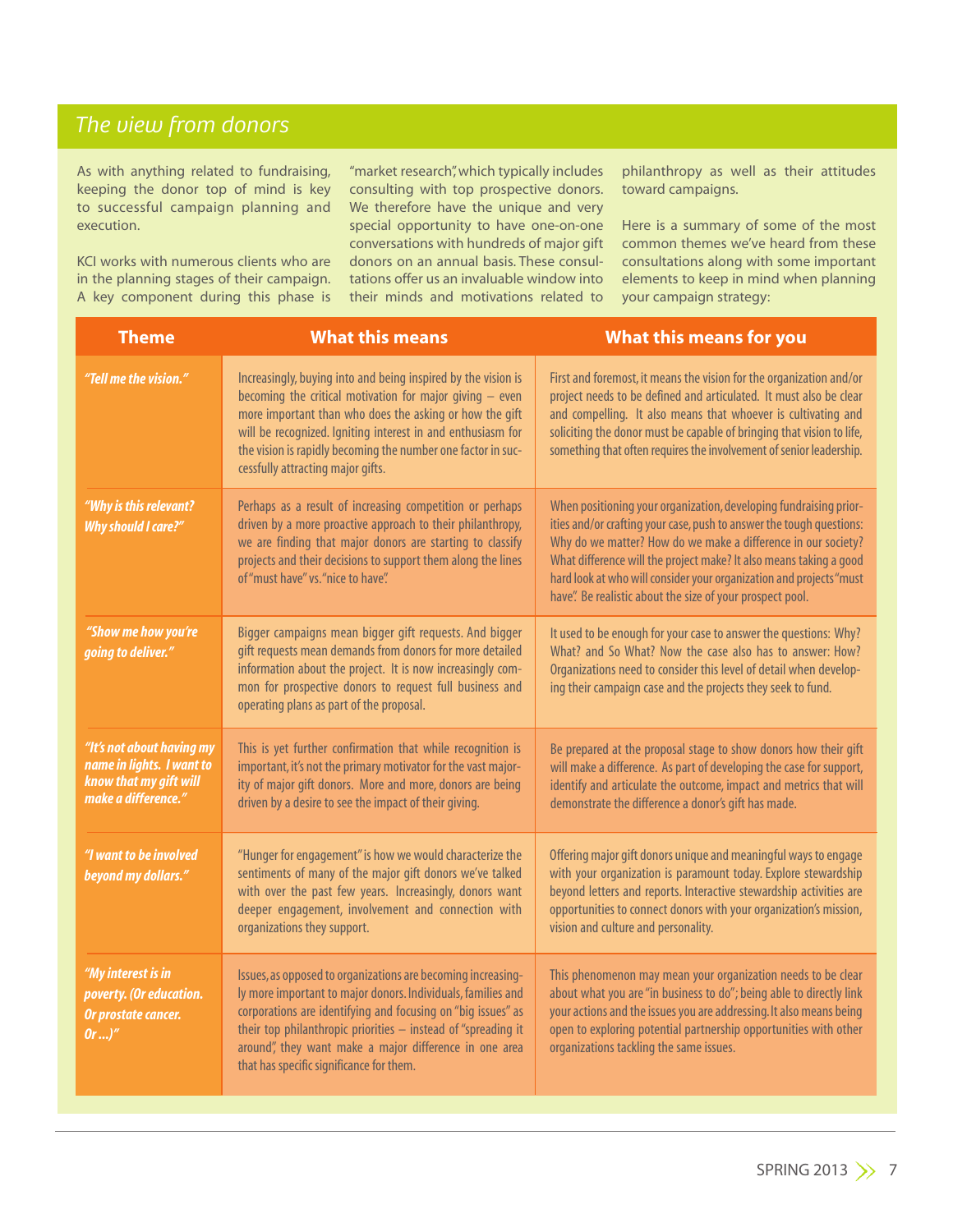of our experience. We're delighted that almost every person we've approached to volunteer has agreed to be involved."

## **Scrubbing the pipeline**

Of course any plan is only as good as its execution. And when it comes to campaign plan execution, there are a couple of elements that are critically important.

One of those is managing the pipeline. Our survey results indicate that major gifts continue to be the key source of campaign revenue (overall, respondents said major gifts represented 63%). Therefore, the health of an organization's major gift pipeline is absolutely imperative to campaign success. And frankly, KCI has observed that the pipeline tends to be an area of weakness for many organizations.

Organizations tend to take only a cursory look at their pipelines during both campaign planning and execution – a dangerous practice that can potentially lull them into a false sense of security. With only a superficial look, the pipeline can appear healthy. But when you dig a little deeper, you may discover quite a different story.

As a result, KCI has begun encouraging our clients to"scrub the pipeline", an exercise that scrutinizes every prospect to truly assess the organization's current relationship, the assessed value, the likelihood of a gift and the realistic timeframe when a gift could be expected. Completing this exercise provides organizations with a much more realistic sense of their current major gifts capacity. Scrubbing the pipeline should be included both as part of the campaign planning process and also at regular intervals throughout the duration of the campaign.

One organization that has done a phenomenal job of assessing and managing its prospect pipeline is the Oakville Hospital Foundation.Now at the \$51 million mark of a \$60 million campaign to raise funds to equip the new Oakville-Trafalgar Memorial Hospital, their pipeline continues to have a robust collection of "real" prospects, even at this latter stage of the campaign.

"When we started the campaign, we had a list of well over 1,000 names, but didn't have a good sense of who they were and how many were qualified prospects,"says

Tina Triano, CEO of the Foundation. "So, we reviewed the pipeline at that time and instituted a numbering system to manage and monitor its health." Each number corresponds with a certain stage. Using this system enables Triano and her team to monitor the pipeline, ensuring that it has both an appropriate number of prospects in each level and that prospects are effectively moving through each of the stages.

#### **Creative cultivation**

In order to move prospects through the pipeline, you need vehicles to do it. And this is another area where the Oakville Hospital Foundation has excelled. "To help our staff and volunteers build relationships with prospective donors,we created a series of Invitation Only cultivation events. These events give the person charged with managing the prospect relationship a variety of different opportunities to bring their prospects closer to the Hospital and to the Campaign,"notes Triano.

Examples include a series of CEO Breakfasts/Lunches, where the Hospital CEO presents a high level overview of the

## *What about volunteers?*

There has been much shifting in the landscape of volunteer involvement in campaigns over the years, but as evidenced by the results of our survey, they continue to be an important component of a successful campaign.

The survey results showed us that campaign cabinets are still popular, campaign chairs are still used and while less frequently than before, volunteer committees still meet. The role of volunteers continues to be one of helping to identify prospects and opening doors to them. But as expected, volunteers are making fewer calls than they used to (majority of respondents indicated five or less a year) and cultivation and solicitation activities are more staff based.

This is particularly the case for larger, more mature organizations, especially those in urban centres. In these cases, the role of the volunteer has very much shifted to one of lending support and credibility to the campaign. In addition, their involvement with cultivation and solicitation tends to be more focused on opening doors to prospects for senior leadership and fundraising staff.

It's important to note that in the case of smaller, more rural communities, the traditional role for the campaign volunteer continues to be the norm. Based on our experience, campaigns in these communities tend to be driven by volunteers taking ownership and being heavily involved in most of the asks. In fact, this characteristic is critical to the success of this type of campaign.

A cautionary note regarding volunteer involvement: don't bring them on board too early in the campaign process. If you do involve them in the planning phase, be sure that you (and they) have a clear sense of the role you want them to play. Recruiting volunteers who think their role is to "get out and ask"—before you're ready can pose a significant risk to your organization. It can result in a transactional type of relationship with the prospective donor, which can limit the size of gift that prospective donors will make to the campaign.